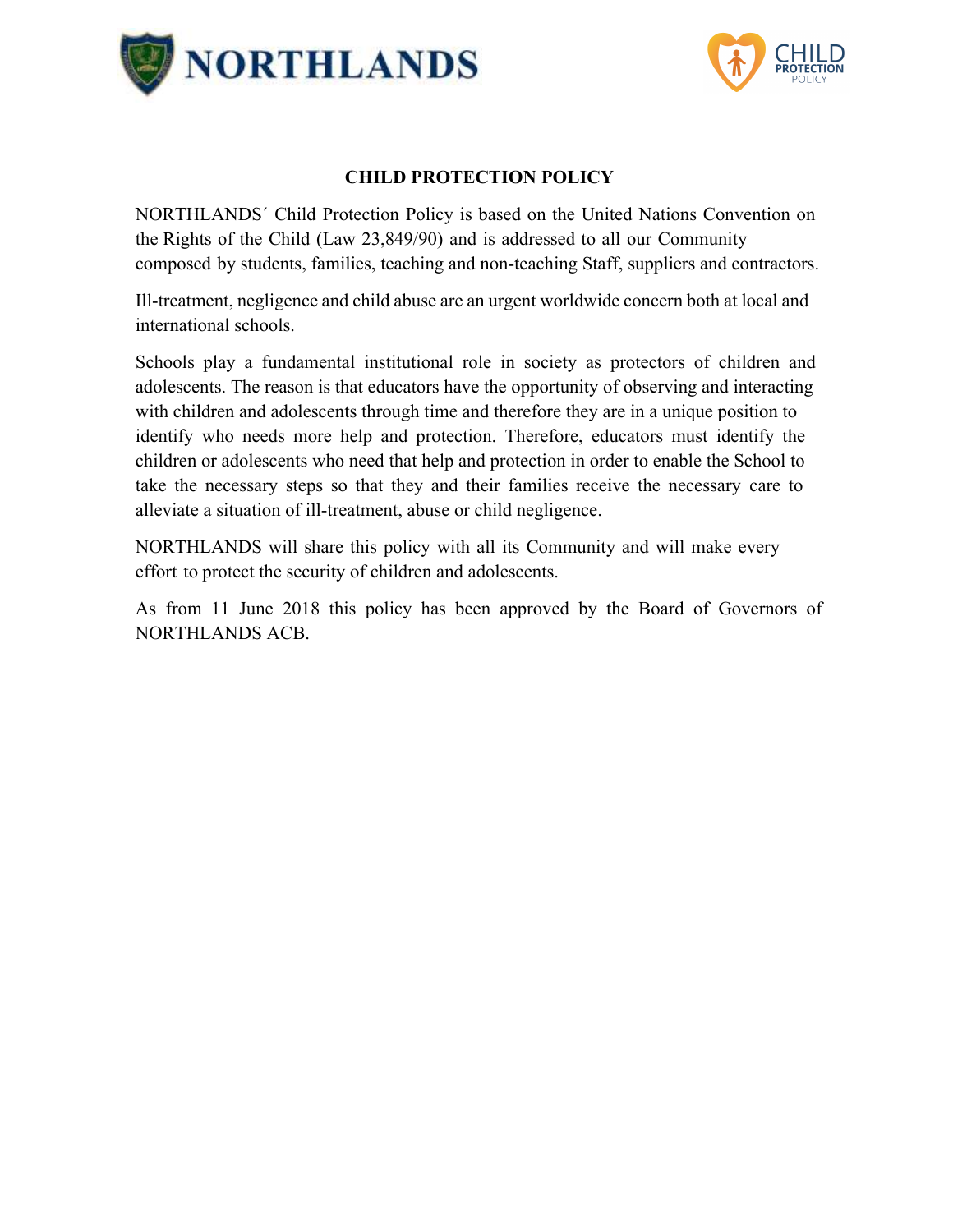



#### **DEFINITION OF ILL-TREATMENT OF CHILDREN**

The definitions of ill-treatment of children are complex and based on the various cultures, upbringing behaviours, responsibilities and expectations of gender and roles.

**The Convention of the Rights of the Child** in its article 19 refers to the **ill-treatment of children** as "all forms of physical or mental violence, injury or abuse, neglect or negligent treatment, maltreatment or exploitation while in the care of parent(s), legal guardian(s) or any other person who has the care of the child."

Sexual abuse of children or adolescents is associated to ill-treatment; it consists of the behaviour of a person who is in a situation of power regarding the minor for his or her own sexual purpose. There is also abuse if a child or adolescent does not resist the onslaught of an adult due to lack of knowledge of the social significance and psychological effects of social encounters when he or she is not in the condition to lend informed consent.

Every form of abuse includes exploitation of a difference in power which can be explicit and obvious, as when direct or subtle physical strength is used, or when there is use of the victim ́s situation of dependency. Therefore, the existence of abuse is partly framed within the use made of a position of power to manipulate someone else with the purpose of achieving self-satisfaction against the rights and welfare of someone else. This means that there needn ́t be a physical relationship to consider that there is abuse; it is also considered abuse to use the child or adolescent as an object of sexual stimulation without body contact. At the same time, certain activities without contact that are considered sexual abuse include encouraging the child or adolescent towards inappropriate sexual behaviour; taking or sharing sexual photographs or videos of children and adolescents.

Within the ill-treatment of children, we find, among others, physical ill-treatment, emotional illtreatment or negligence.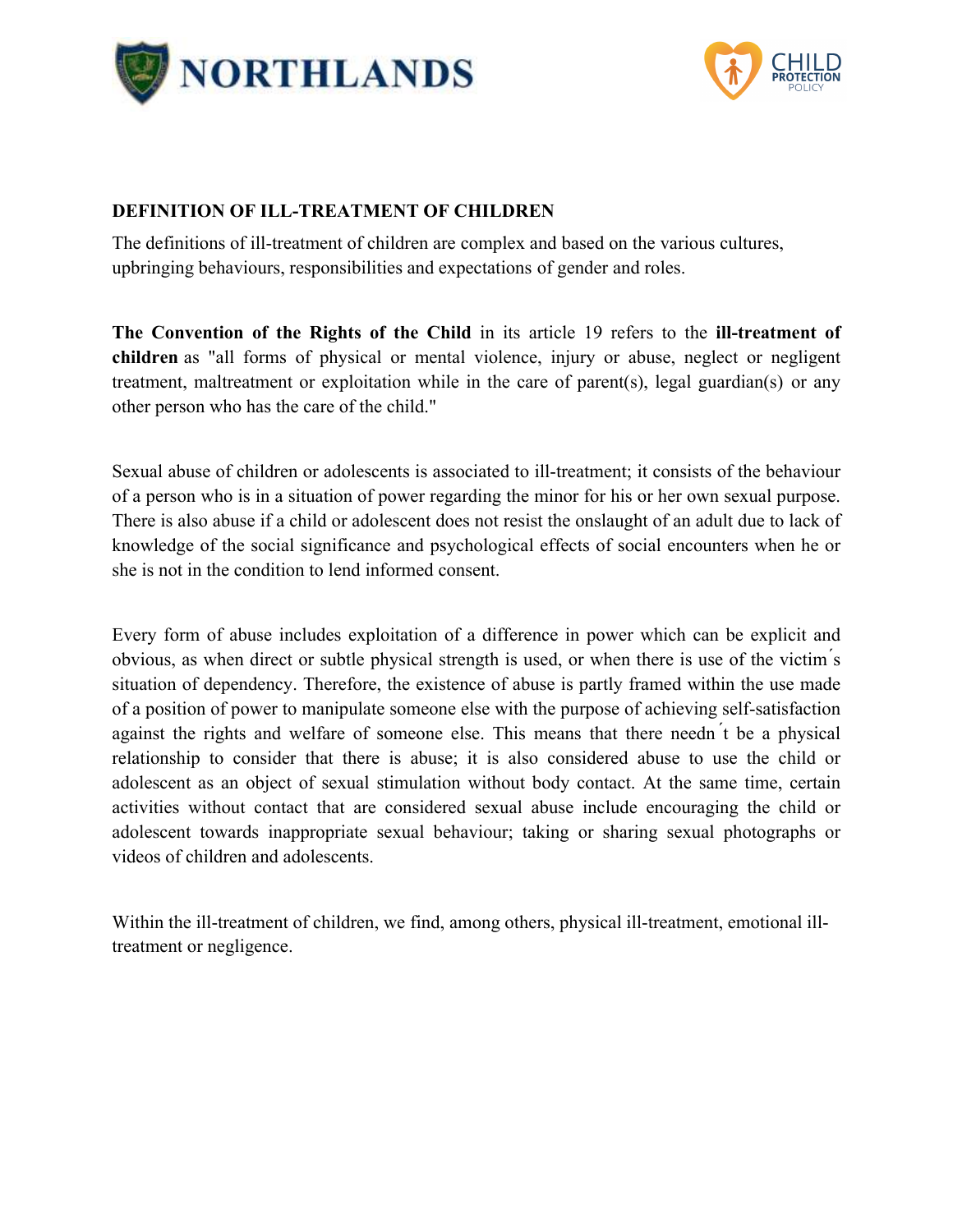



**Physical ill-treatment:** behaviour encouraged by a child or adolescent or by an adult which causes real physical damage or has the potential of causing it to a child or adolescent.

**Emotional ill-treatment:** is produced when an adult does not offer suitable conditions and/or has behaviour with negative effects on the emotional health and development of the child and/or adolescent. Such behaviour includes the restriction of movement of the minor, belittling, derision, threats and intimidation, discrimination, rejection and other non-physical forms of hostile treatment.

**Negligent treatment:** Consists of the lack of care which arises when one or both parents do not take the adequate measures to promote the development of the child and/or adolescent- when they are in the condition to do so- in one or more of the following areas: health, education, emotional development, nutrition, shelter and safe living conditions.

The ill-treatment of children can be led by:

- 1. classmates or students within the same school.
- 2. a third party beyond the minor ́s family (within the institution or not).
- 3. the parents or someone belonging to the minor ́s family circle.

#### **WHAT SHOULD WE PAY ATTENTION TO?**

Although behaviour indicators in themselves do not constitute ill-treatment, abuse of negligence, we will name those that need our attention:

#### **Physical indicators:**

- External lesions: bruises, contusions, cuts or bleeding.
- Recurrent complaints of pain in different parts of the body with no overt reason.

#### **Psychological Indicators:**

Most of the time, ill-treatment of children and/or sexual abuse does not leave physical injuries, but it always causes psychological damage and behaviour disorders with major or minor relevance or intensity that can be seen immediately, after some time or can go unnoticed. The presence and type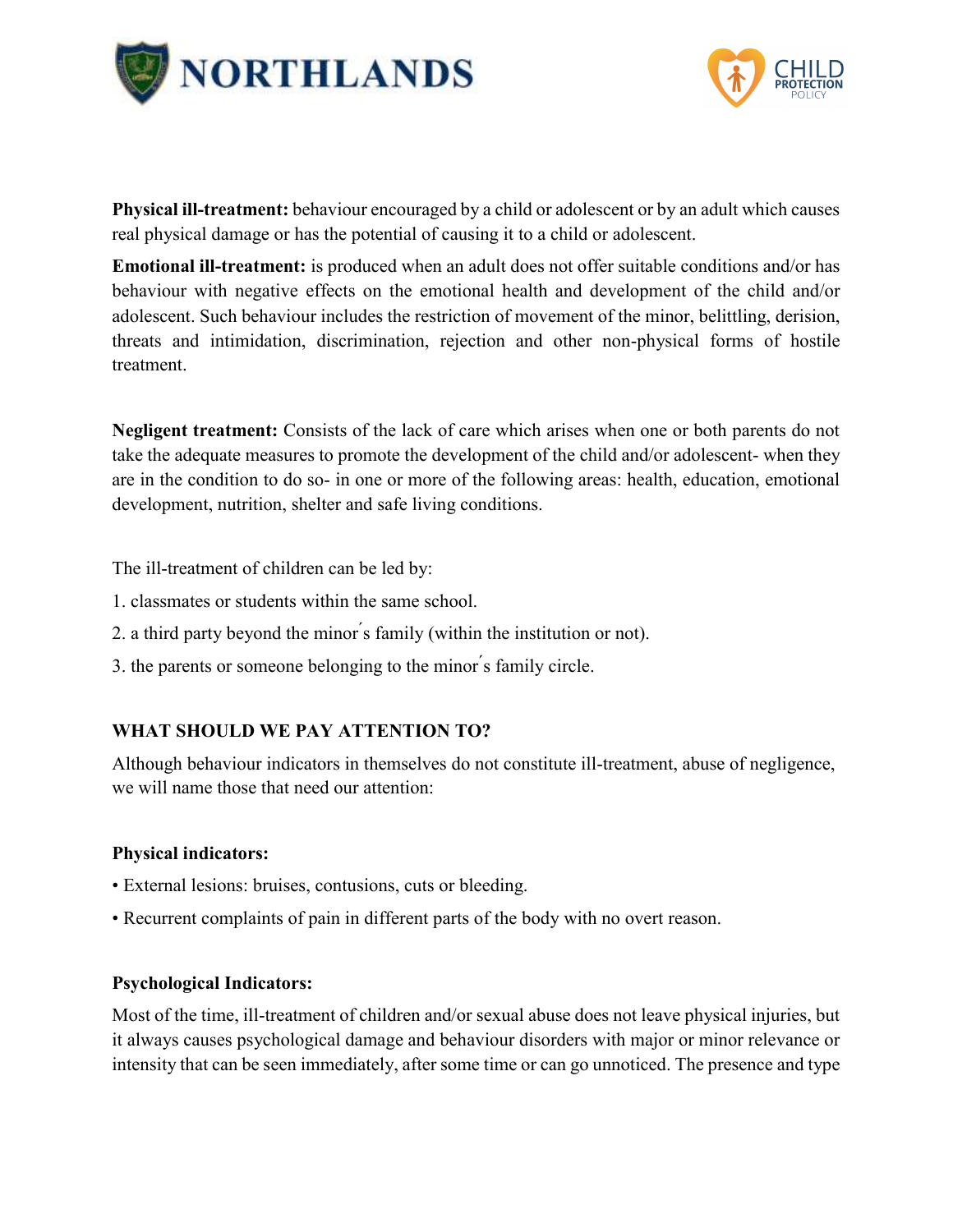



of indicators vary according to the individual characteristics of the child or adolescent, the evolutionary moment in which he or she is and the presence of protective affective role models in his or her environment.

When they have suffered violence, children and adolescents can present the following evidence:

### **Early childhood:**

- Inappropriate sexual games for the age of the child.
- Sleep disorders (nightmares, night terrors).
- Intense fear (when going to bed, approaching or remaining with certain people).
- Noticeable changes in nutrition habits (due to restriction or excess of intake)
- Crying crises with no explanation.

#### **School children:**

- Learning disorders.
- Difficulties in the interaction with peers.
- Cephalea (headaches) or abdominal pains with no organic reason.
- School phobia (refusal to go or remain at school).
- Fears.
- Secondary enuresis (incontinence of urine when in the past this was under control).
- Secondary encopresis (incontinence of fecal matter, when in the past this was under control).
- Difficulties to accept sharing the changing-room with peers for fear of being seen naked.
- Hypersexualised behaviour.

#### **Adolescents:**

- Cephalea (headaches) or abdominal pains with no organic reason.
- Manifest eating disorders (anorexia or bulimia).
- Running away from home.
- Consumption of alcohol or drugs.
- Different types of self-aggressive behaviour.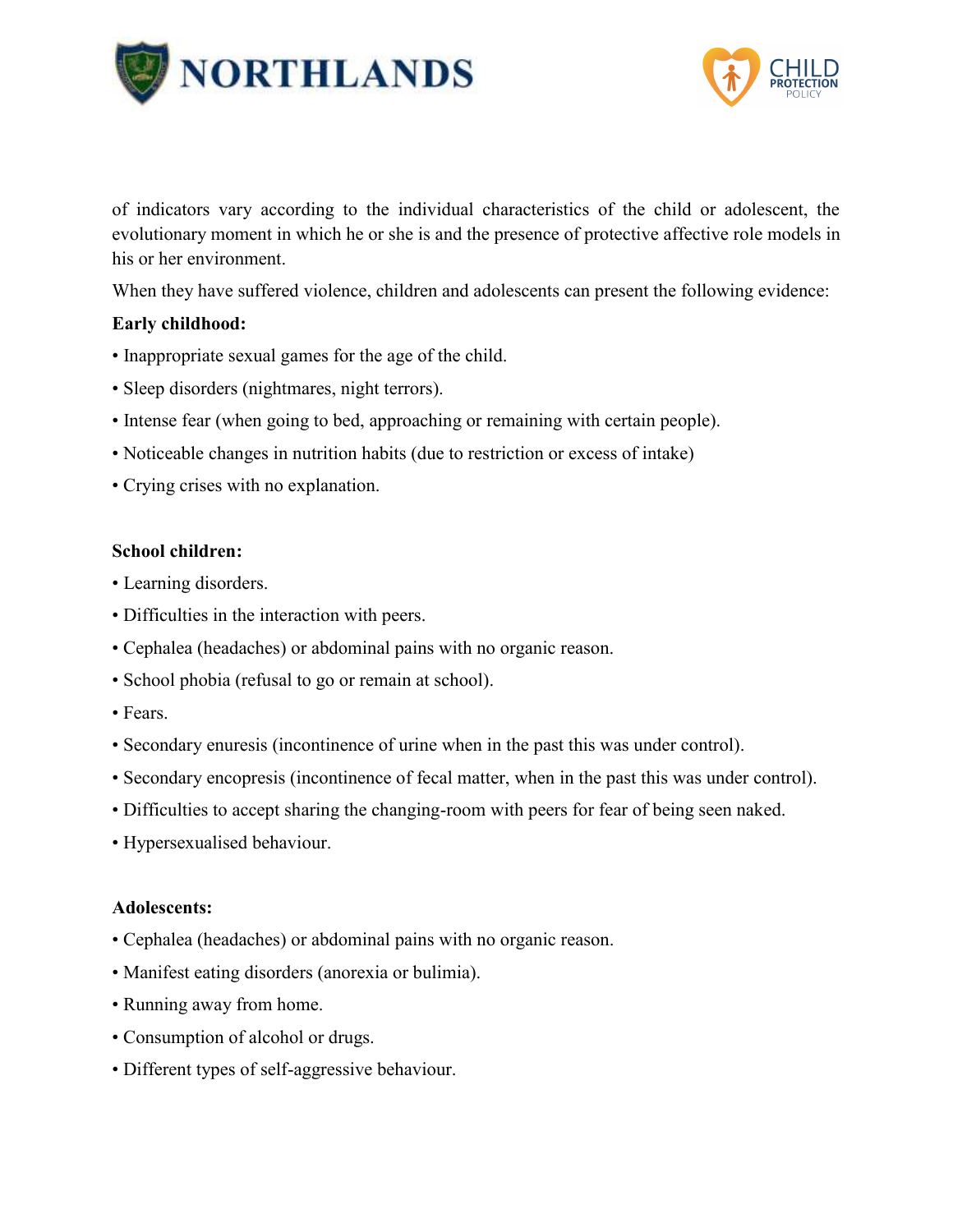



- Suicide attempts.
- Promiscuous sexual behaviour.
- Antisocial behaviour.
- Changes in school performance.
- Long absences with no justification or contradictory justification .
- Changes in dress or appearance.

## **COMMITTEE AND OFFICIALS FOR CHILD PROTECTION**

**-CHILD PROTECTION COMMITTEE:** The Head od Section, the Headmaster and the Child Protection Officials.

**-CHILD PROTECTION OFFICIALS:** LSU Coordinator and Legal Representative. Contact e-mail [cpo@northlands.edu.ar](mailto:cpo@northlands.edu.ar)

If there is a presumption that a minor *s* rights are being vulnerated, the Child Protection Officials should be informed.

The Child Protection Officials will receive the reports and go through them for the consideration of the Committee.

## **What should School Staff members do when they consider that there are situations, indicators or reasons to consider that a student ́s rights are being vulnerated?**

All the NORTHLANDS Staff, teaching and non-teaching must report incidents which, according to their judgement, could refer to situations of ill-treatment, negligence and/or child abuse to the Child Protection Officials.

The steps will be analysed in each case by the Child Protection Committee.

The following is a tentative action plan which is not compulsory; in those cases in which there are enough elements the last step can be addressed without going through the previous ones.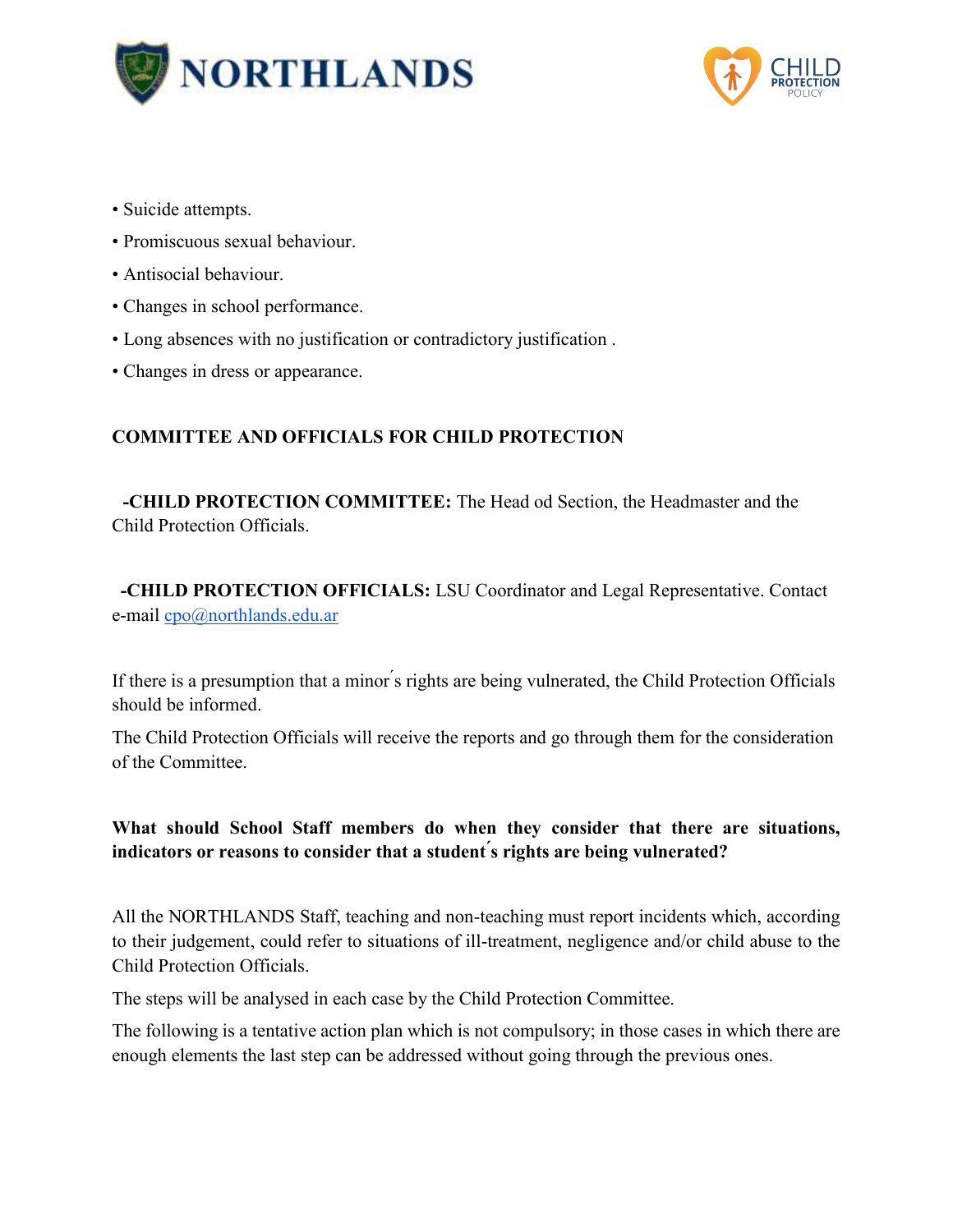



1. **As regards the indicators of ill-treatment, negligence or child abuse**, these will be used by the staff as guidelines to report to the Child Protection Officials or to the immediate superior or to the Head of Section or to the Headmaster when it is considered that a child ́s rights are being vulnerated. It must be considered that the presence of an isolated indicator does not imply that a student is being abused or ill-treated. It is important after the indicator has been identified to pay attention to the situation. If the report is not submitted to a Protection Official, the person who receives it must inform the Official immediately.

2. After the Child Protection Officials have been informed, the person who reported a situation which leads him or her to believe that a child or adolescent could be suffering ill-treatment must write a report in as much detail as possible within 24 hours reflecting what the student has informed as faithfully as possible attempting to use his or her words. The report must include:

• The date when it was written, full name and details of the person writing it (age, place and date of birth, job, address) specifically indicating if her or she was a direct witness of the incident and if not, who provided the information.

• Full name of presumed victim and presumed offender

• Description of the incident relating time place and development of the events and the name of possible witnesses.

• Signature of the person writing the report.

3. It must be considered that all the reports are confidential both for the person issuing it and for the person receiving it.

4. The Child Protection Officials will summon the Child Protection Committee.

#### **Compulsory interventions:**

• The need to safeguard the minor whose rights might have been vulnerated must be considered at all times, avoiding any contact with the suspect.

• Support the student immediately. Do not question what he or she reports, do not pass judgement, offer safety and care to encourage him or her to speak. If there is visible physical evidence of illtreatment call the School doctor and if unavailable call the Emergency service.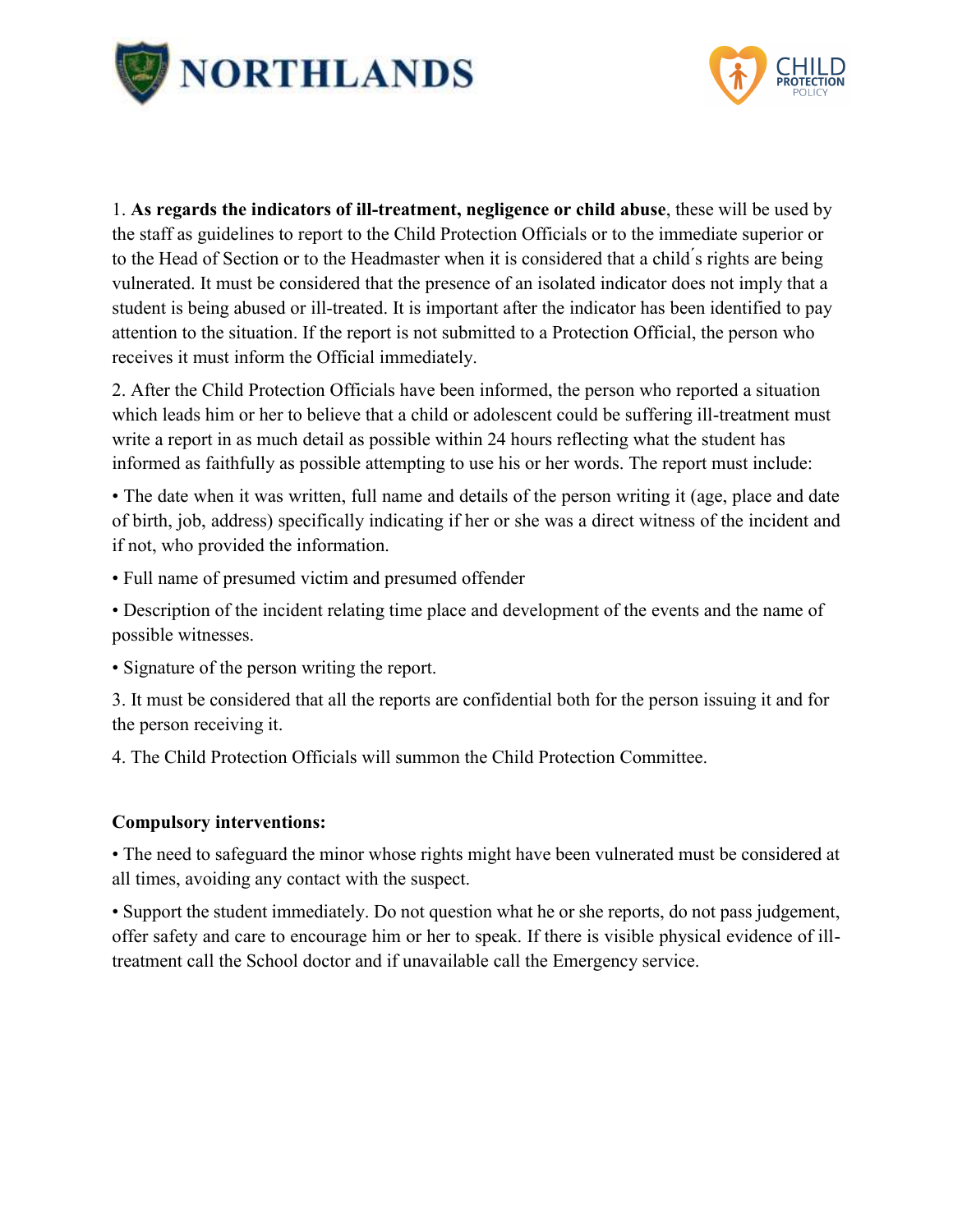



#### **Procedure when a report is submitted:**

External professionals can be consulted to analyse the situation.

If the Committee decides to analyse the events internally, they can go ahead with the interventions which follow, although these are not compulsory or restrictive and it will be at the discretion of the Committee to go ahead with all of them, some of them or none according to each case.

1. Write the relevant minutes with the participation of all those involved in the situation in full detail including the events, circumstances, location, participation and the way the events were disclosed, preserving the privacy of the situation and their identity. It is important to replicate what the student reported as faithfully as possible attempting to use textual phrases.

2. According to the situation of the child or adolescent, immediately inform the family, first of all the parents and/or guardian and then other family member as long as they are not presumably involved in the events.

3. If the circumstances require it and there is recurrent absenteeism related to the situation, offer the necessary support to the child or adolescent and to the family and request the necessary attendance.

4. The identity of the student that required the intervention must not be disclosed under any circumstances and must only be given to the relevant authority when it is requested or duly necessary.

5. Should there be reasonable doubt regarding the presumed violation of rights, the relevant child protection government bodies will be informed. With the acquired information, an action plan may be developed to support the child or adolescent and his or her family.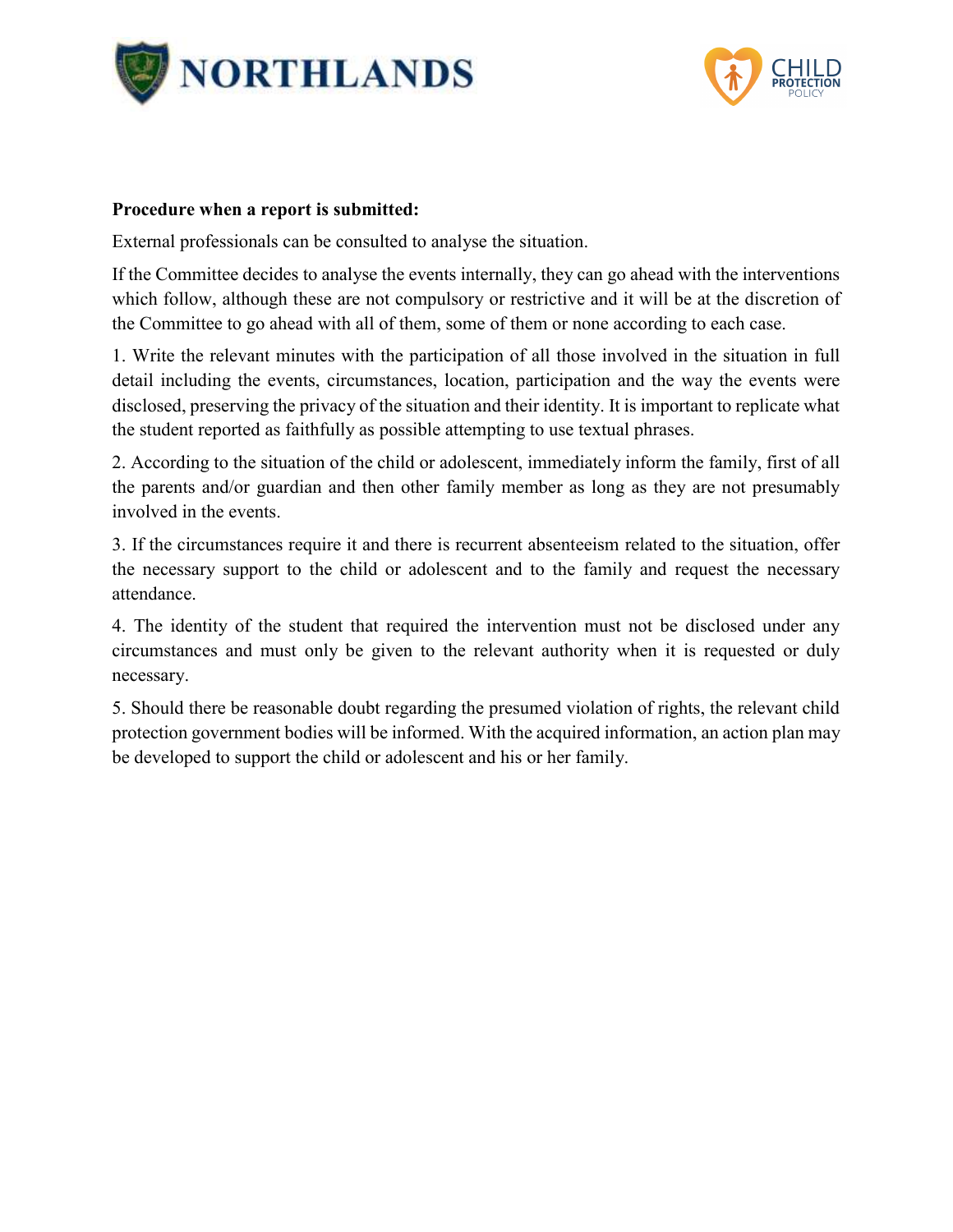



# *POLÍTICA DE PROTECCIÓN INFANTIL*

*La Política de Protección Infantil de NORTHLANDS se basa en la Convención de los derechos del niño de las Naciones Unidas (Ley 23.849/90) y está dirigida a toda nuestra Comunidad compuesta por alumnos, familias, personal docente y no docente, proveedores y contratistas.* 

*Mundialmente, tanto en escuelas locales como internacionales, el maltrato, la negligencia y el abuso infantil son una preocupación urgente.* 

Las escuelas desempeñan un papel institucional fundamental en la sociedad como *protectoras de los niños/as y adolescentes. Ello es así porque los educadores tienen la oportunidad de observar e interactuar con los niños/as y adolescentes a través del tiempo, y por lo tanto están en una posición única para identificar a quienes necesitan más ayuda y protección. En consecuencia, los educadores deben identificar a los niños/as o adolescentes que necesitan esa ayuda y protección, a fin que desde la escuela se tomen las medidas para que tanto ellos, como su familia, reciban los servicios necesarios para remediar una situación que constituye maltrato, abuso o negligencia infantil.* 

*NORTHLANDS dará a conocer esta política a toda su comunidad y hará sus mayores esfuerzos para velar por la seguridad de los niños/as y adolescentes.* 

*A partir del 11 de junio de 2018 esta política ha sido aprobada por la Comisión Directiva de NORTHLANDS A.C.B.*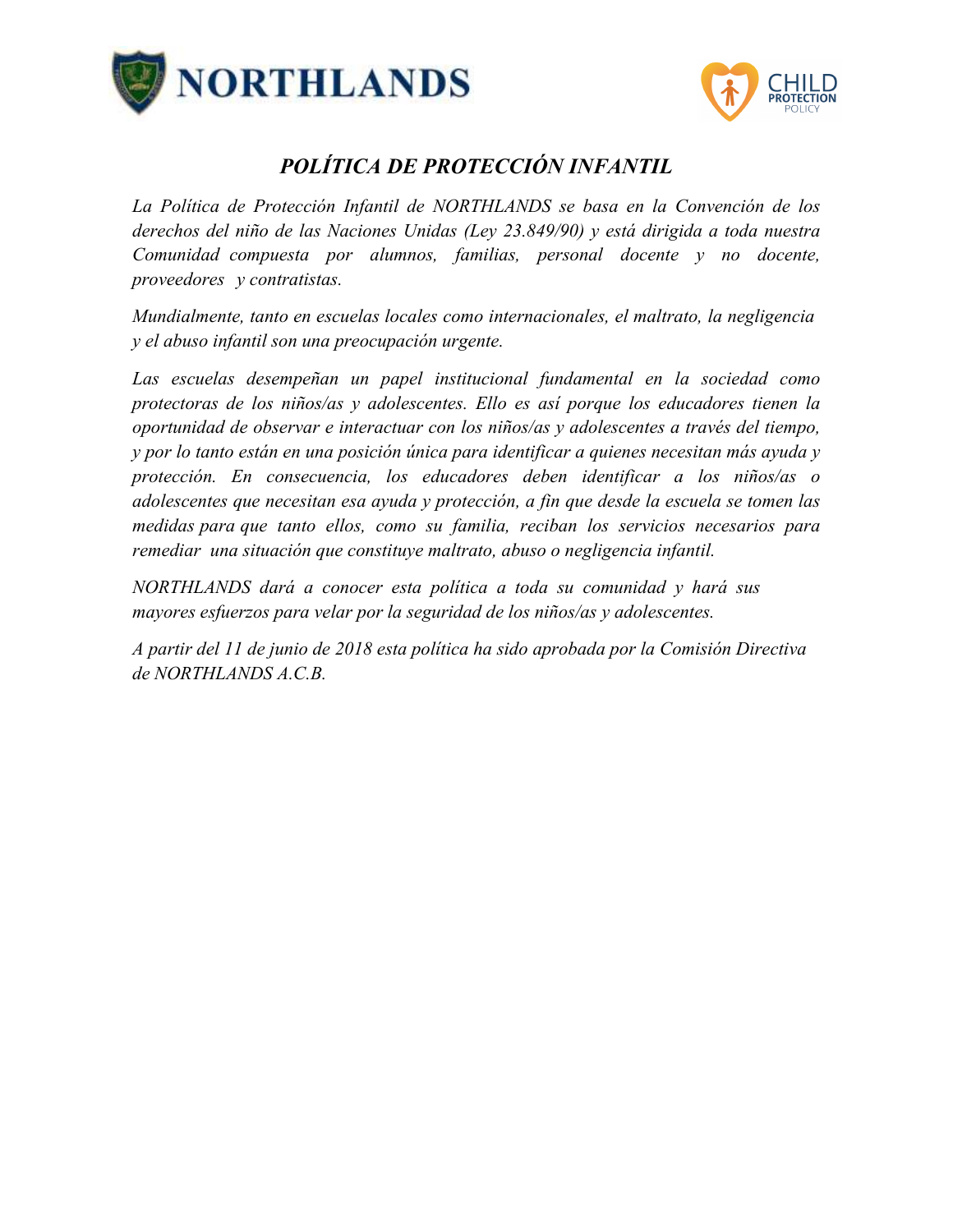



### *DEFINICIÓN DE MALTRATO INFANTIL*

Las definiciones de maltrato infantil son complejas y están basadas en las diversas culturas, *comportamientos de crianza, responsabilidades y expectativas de género y roles.* 

*La Convención sobre los Derechos del Niño en su artículo 19 refiere al maltrato infantil como "toda violencia, perjuicio o abuso físico o mental, descuido o trato negligente, malos tratos o explotación, mientras que el niño se encuentre bajo la custodia de sus padres, de un tutor o de cualquiera otra persona que le tenga a su cargo".*

*Asociado al maltrato puede presentarse el abuso sexual sobre un niño/a o adolescente, el cual consiste en una conducta llevada a cabo por alguien que se encuentra en una situación de poder sobre el menor, para su propia finalidad sexual. Se considera igualmente abusado a un niño/a o adolescente que no resiste el avance de un adulto, debido a su falta de conocimiento del significado social y de los efectos psicológicos de los encuentros sexuales ya que no estaría en condiciones de prestar un consentimiento informado.* 

*Todas las formas de abuso incluyen explotación de un diferencial de poder que puede ser explícito y obvio, como cuando se usa la fuerza física directa o sutilmente, o cuando se juega con la situación de dependencia de la víctima. Por lo tanto, la existencia del abuso se configura en parte por el uso que se hace de una posición de poder, para manipular a otro con el fin de lograr la gratificación de uno mismo en contra de los derechos y bienestar de otro. Esto significa que no resulta necesario que exista relación física para considerar que existe abuso; también se considera abuso utilizar al niño/a o adolescente, como objeto de estimulación sexual sin mediar contacto corporal. Asimismo, algunas actividades sin contacto que son consideradas abuso sexual, incluyen alentar a un niño/a o adolescente a comportarse sexualmente de manera inapropiada; tomar, compartir fotos o videos sexuales de niños/as o adolescentes.* 

*Dentro del maltrato infantil encontramos, entre otros, el maltrato físico, emocional o trato negligente.* 

*Maltrato Físico: son los actos propiciados tanto por un niño/a y/o adolescente como por un adulto que causan un daño físico real o tienen el potencial de provocarlo a un niño/a o adolescente.* 

*Maltrato Emocional: se produce cuando un adulto no brinda las condiciones apropiadas y propicias y/o realiza actos que tienen efectos adversos sobre la salud emocional y el desarrollo del niño/a y/o adolescente. Tales actos incluyen la restricción de los movimientos del menor, la*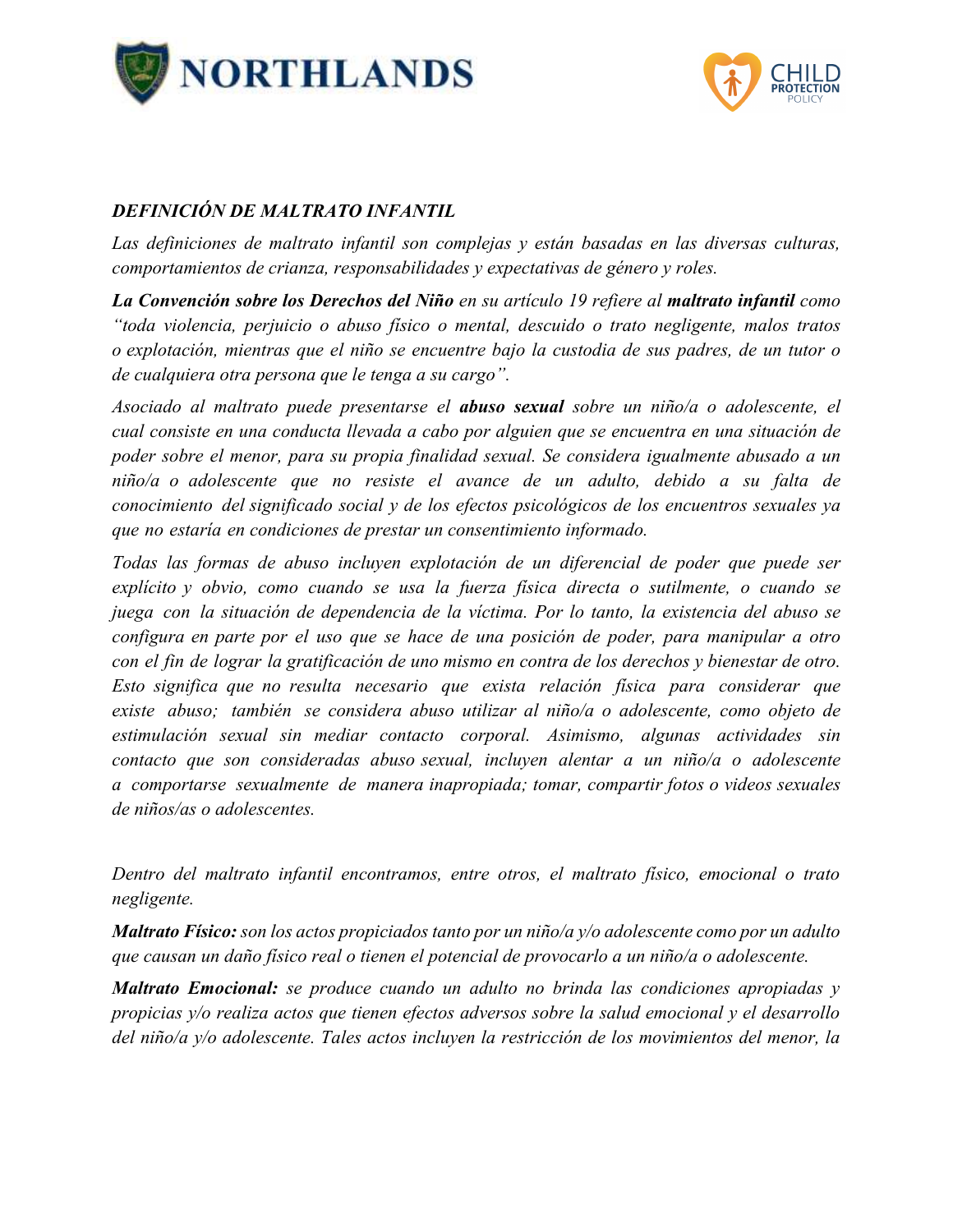



*denigración, la ridiculización, las amenazas e intimidación, la discriminación, el rechazo y otras formas no físicas de tratamiento hostil.*

*Trato Negligente: consiste en el descuido que se produce cuando uno o ambos progenitores no toman las medidas adecuadas para promover el desarrollo del niño/a y/o adolescente — estando en condiciones de hacerlo— en una o varias de las siguientes áreas: la salud, la educación, el desarrollo emocional, la nutrición, el amparo y las condiciones de vida seguras.*

*El maltrato infantil y/o abuso puede ser llevado a cabo por:*

- *1. compañeros de curso o alumnos/as del mismo establecimiento educativo,*
- *2. un tercero ajeno al contexto familiar del menor (dependiente del establecimiento o no),*
- *3. sus progenitores, o alguien perteneciente al entorno familiar del menor.*

*¿A QUÉ DEBEMOS PRESTAR ATENCIÓN? Si bien los indicadores de comportamiento en sí mismos no constituyen maltrato, abuso o negligencia se nombran aquellos, a los que es consideramos necesario prestarles atención:*

#### *Indicadores Físicos:*

- *Lesiones externas: Moretones, contusiones, cortes o sangrado.*
- *Se queja de dolor de manera recurrente en diversas partes del cuerpo sin causa manifiesta.*

*Indicadores Psicológicos: La mayoría de las veces el maltrato infantil y/o abuso sexual no deja marcas físicas, pero siempre produce daño psicológico y alteraciones de la conducta de mayor o menor relevancia e intensidad que pueden presentarse de forma inmediata, demoradas en el tiempo o pueden pasar desapercibidas. La presencia y el tipo de indicadores varían según las características individuales del niño/a o adolescente, el momento evolutivo por el que esté atravesando y la presencia de referentes afectivos protectores en su entorno.*

*Los niños/as o adolescentes, cuando han sufrido violencia, pueden presentar las siguientes manifestaciones:*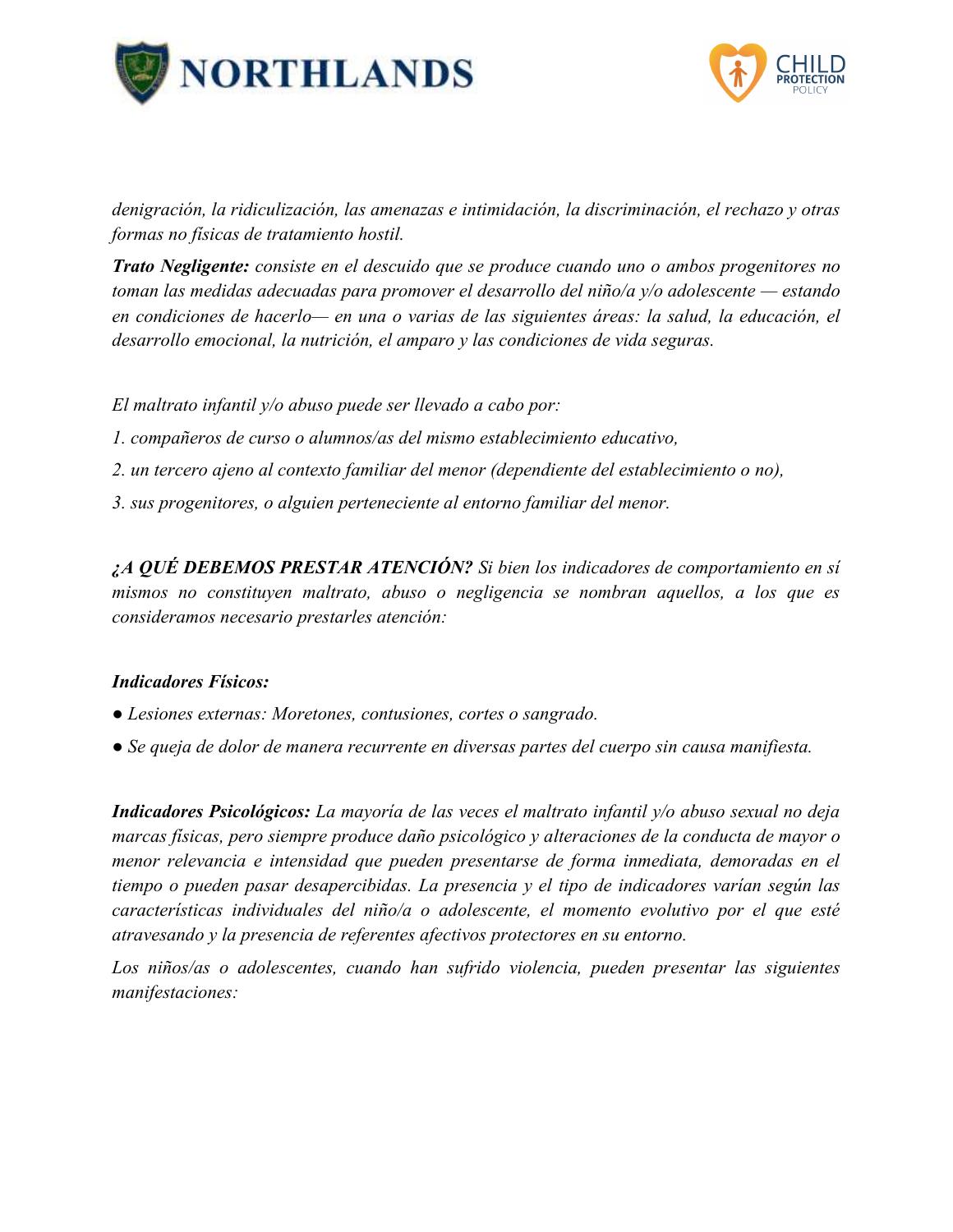



#### *Primera infancia:*

- *Juegos sexuales inapropiados para la edad del niño/a.*
- *Trastornos del sueño (pesadillas, terrores nocturnos).*
- *Miedos intensos (para ir a la cama, acercarse o permanecer con ciertas personas).*
- *Cambios notorios en los hábitos alimentarios (por exceso o restricción en la ingesta).*
- *Crisis de llanto sin explicación.*

#### *Niños/as en edad escolar:*

- *Trastornos del aprendizaje.*
- *Dificultades en la integración al grupo de pares.*
- *Cefaleas (dolores de cabeza) o dolores abdominales que no corresponden a causa orgánica.*
- *Fobias escolares (negarse a ir o a permanecer en la escuela).*
- *Miedos.*
- *Enuresis secundaria (incontinencia de orina, cuando anteriormente la controlaba).*
- *Encopresis secundaria (incontinencia de materia fecal, cuando anteriormente la controlaba).*
- *Dificultades para aceptar compartir un vestuario con sus pares por temor a ser visto desnudo.*
- *Conductas hipersexualizadas.*

#### *Adolescentes:*

- *Cefaleas (dolores de cabeza) o dolores abdominales que no corresponden a causa orgánica.*
- *Patología alimentaria manifiesta (anorexia o bulimia).*
- *Fugas del hogar.*
- *Consumo de alcohol o drogas.*
- *Manifestaciones auto-agresivas de distinto tipo.*
- *Intentos de suicidio.*
- *Comportamientos sexuales promiscuos.*
- *Conductas antisociales.*
- *Cambios en el rendimiento escolar.*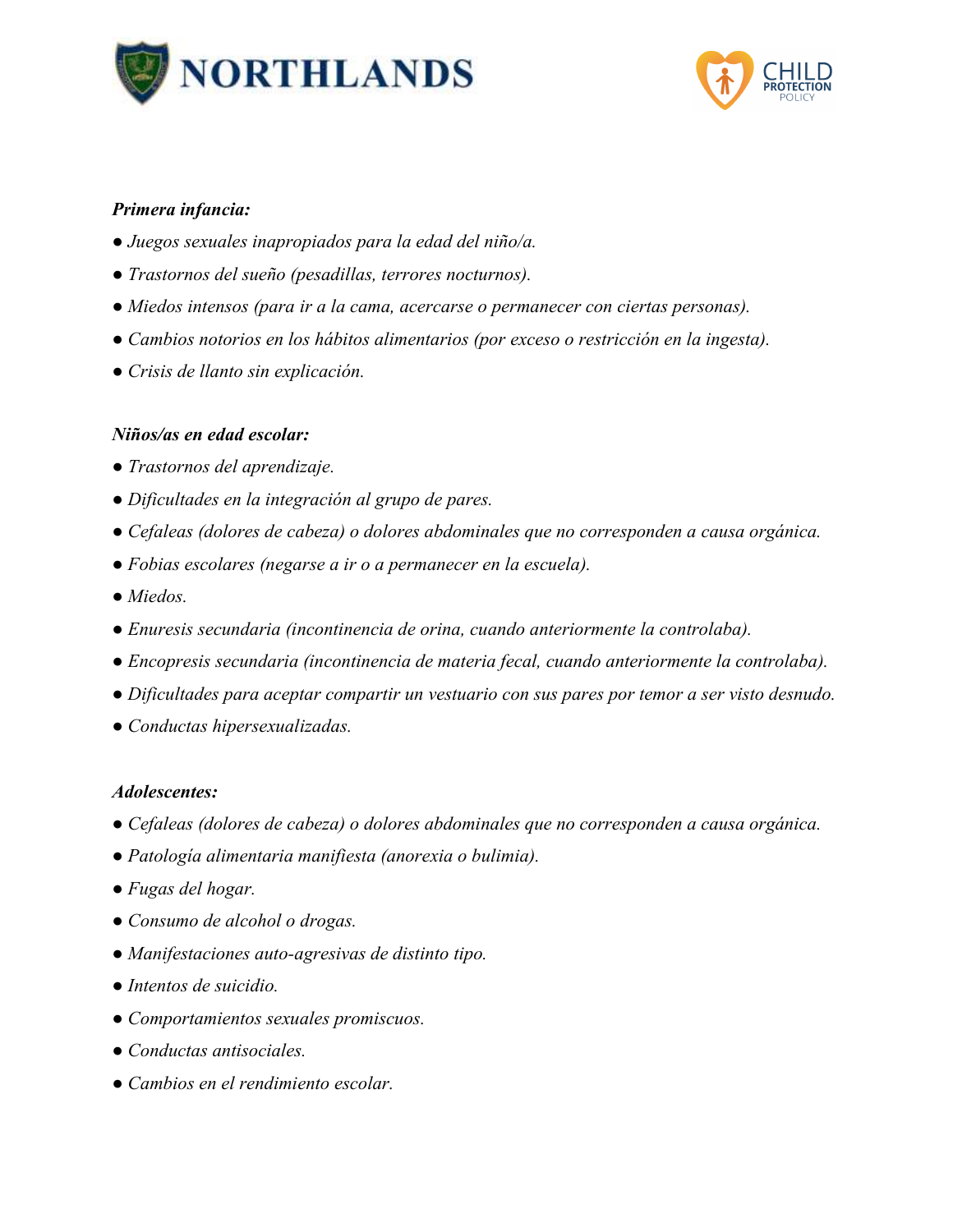



- *Ausencias prolongadas sin justificación o con justificaciones contradictorias.*
- *Cambios en la vestimenta o aspecto.*

# *COMITÉ & OFICIALES DE PROTECCIÓN INFANTIL*

*-COMITÉ DE PROTECCIÓN INFANTIL: compuesto por el Director de Sección, el Director General y los Oficiales de Protección Infantil.*

*-OFICIALES DE PROTECCIÓN INFANTIL: Coordinador del Equipo de Orientación Escolar y Representante Legal. Correo electrónico al cual comunicarse: [cpo@northlands.edu.ar.](mailto:cpo@northlands.edu.ar)*

*En caso de presunción o toma de conocimiento de que se podría configurar una situación de vulneración de derechos de menores, ello se deberá poner en conocimiento de los Oficiales de Protección Infantil. Los Oficiales de Protección recibirán los reportes y los elaborarán para su consideración al Comité.*

*¿Qué debe hacer el personal del colegio cuando considera que hay situaciones, indicadores o motivos para considerar que un alumno/a podría estar sufriendo una vulneración en sus derechos?*

*Todo el personal de NORTHLANDS, docente y no docente tiene la obligación de reportar incidentes que a su juicio podrían referir a situaciones de maltrato, negligencia y/o abuso infantil a los Oficiales de Protección Infantil. Los pasos a seguir serán analizados en cada caso particular por el Comité de Protección Infantil. A continuación, se brinda un esquema tentativo que no será obligatorio, pudiendo en casos donde se tenga elementos suficientes pasar directamente al paso final sin tener que observar los pasos previos.*

*1. Respecto de los indicadores de maltrato, negligencia y/o abuso infantil, los mismos serán utilizados por el personal como pautas para reportar a los Oficiales de Protección Infantil o al Superior inmediato o al Director de Sección o al Director General cuando se considere que un alumno/a podría estar siendo vulnerado en sus derechos. Se debe tener en cuenta que la presencia de un indicador aislado no implica que un alumno esté siendo abusado o maltratado, lo importante luego de detectar la presencia de indicadores es prestar atención a la situación. Si el reporte no*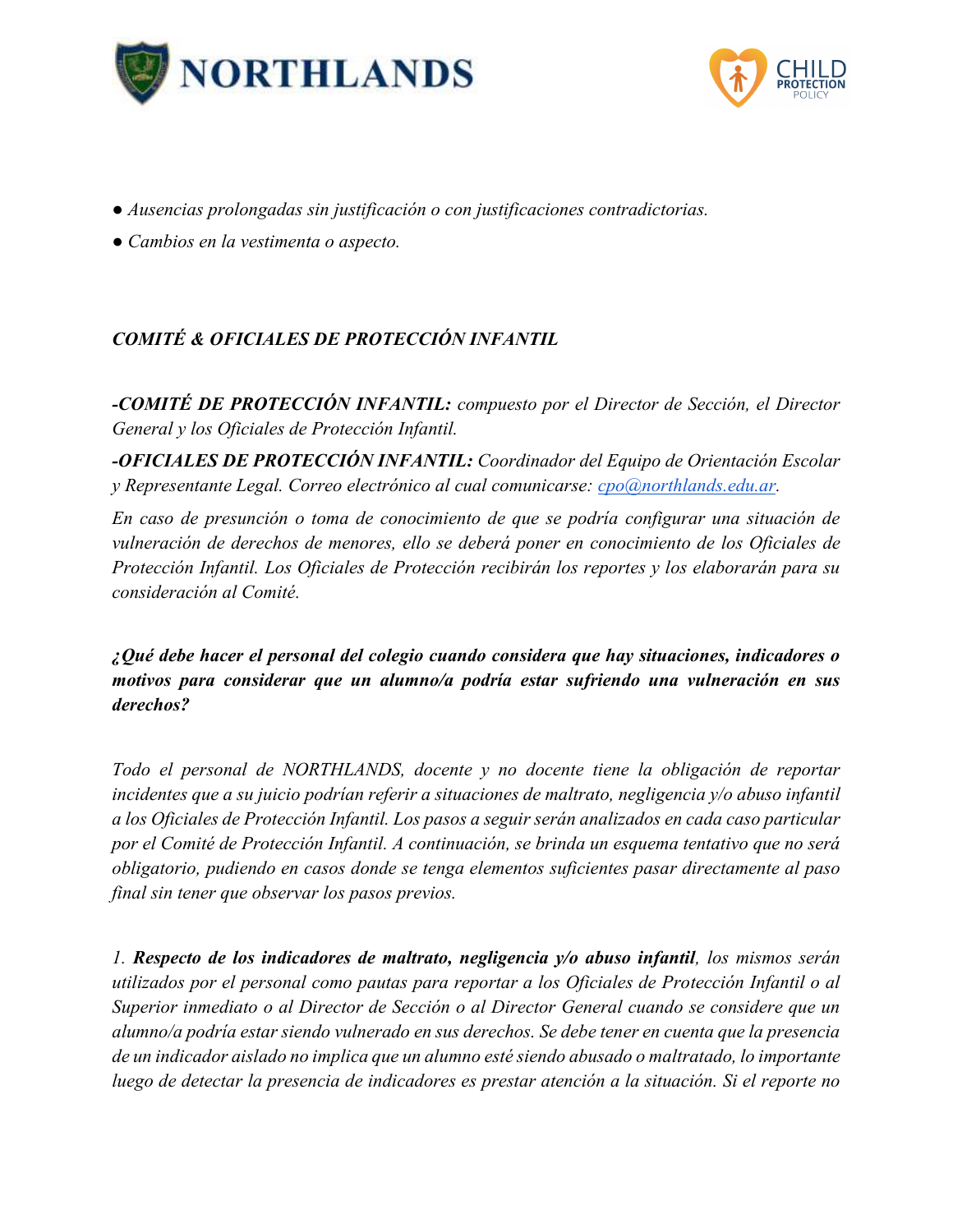



*se realizara a un Oficial de Protección, la persona que recibió el mismo, deberá inmediatamente ponerlo en conocimiento de un Oficial.* 

*2. Luego del reporte a los Oficiales de Protección Infantil, quien informó una situación que lo lleva a considerar que un niño/a o adolescente podría haber sufrido maltrato infantil deberá realizar un informe escrito de la situación lo más detallado posible, dentro de las 24 hs. detallando lo manifestado por el alumno/a de la manera más fidedigna posible intentando reproducir palabras textuales. El reporte deberá contener:*

*• Fecha de elaboración, nombre completo y datos generales de quien elabora el reporte (edad, lugar y fecha de nacimiento, ocupación, domicilio) señalando expresamente si fue testigo directo de los hechos y si no lo fue de quien recibió la información.*

*• Nombre completo del presunto afectado y del presunto responsable.*

*• Descripción de los hechos relacionando circunstancias de tiempo, lugar y modo de ejecución, así como el nombre del (los) posible(s) testigo(s) de los hechos.*

*• Firma a puño y letra de quien lo elabora. 3. Se debe tener presente que todos los informes son de carácter confidencial tanto para su emisor como para el receptor de la información.*

*4. Los Oficiales de Protección Infantil convocarán al Comité de Protección Infantil.*

#### *Intervenciones obligatorias:*

*● En todos los casos deberá tenerse presente la necesidad de resguardar al menor que podría haber sido vulnerado en sus derechos, no exponiéndolo en ningún momento a reuniones con el denunciado.*

*● Asistir inmediatamente al alumno/a. No poner en duda lo que nos manifiesta, no hacer juicios de valor, darle seguridad para poder hablar y contención. En caso de encontrar signos físicos de maltrato visibles dar intervención al médico de la institución y/o en caso de no encontrarse el mismo a emergencias médicas.*

#### *Procedimiento ante la presentación de un reporte:*

*Se podrá solicitar la opinión de profesionales externos para el análisis de la situación planteada. En caso que el Comité decida realizar internamente un análisis de los hechos planteados podrá realizar las intervenciones detalladas a continuación, no siendo las mismas obligatorias ni excluyentes quedando en cada caso sujeto al estudio del Comité la realización de todas, algunas o ninguna de ellas según el caso que se presente:*